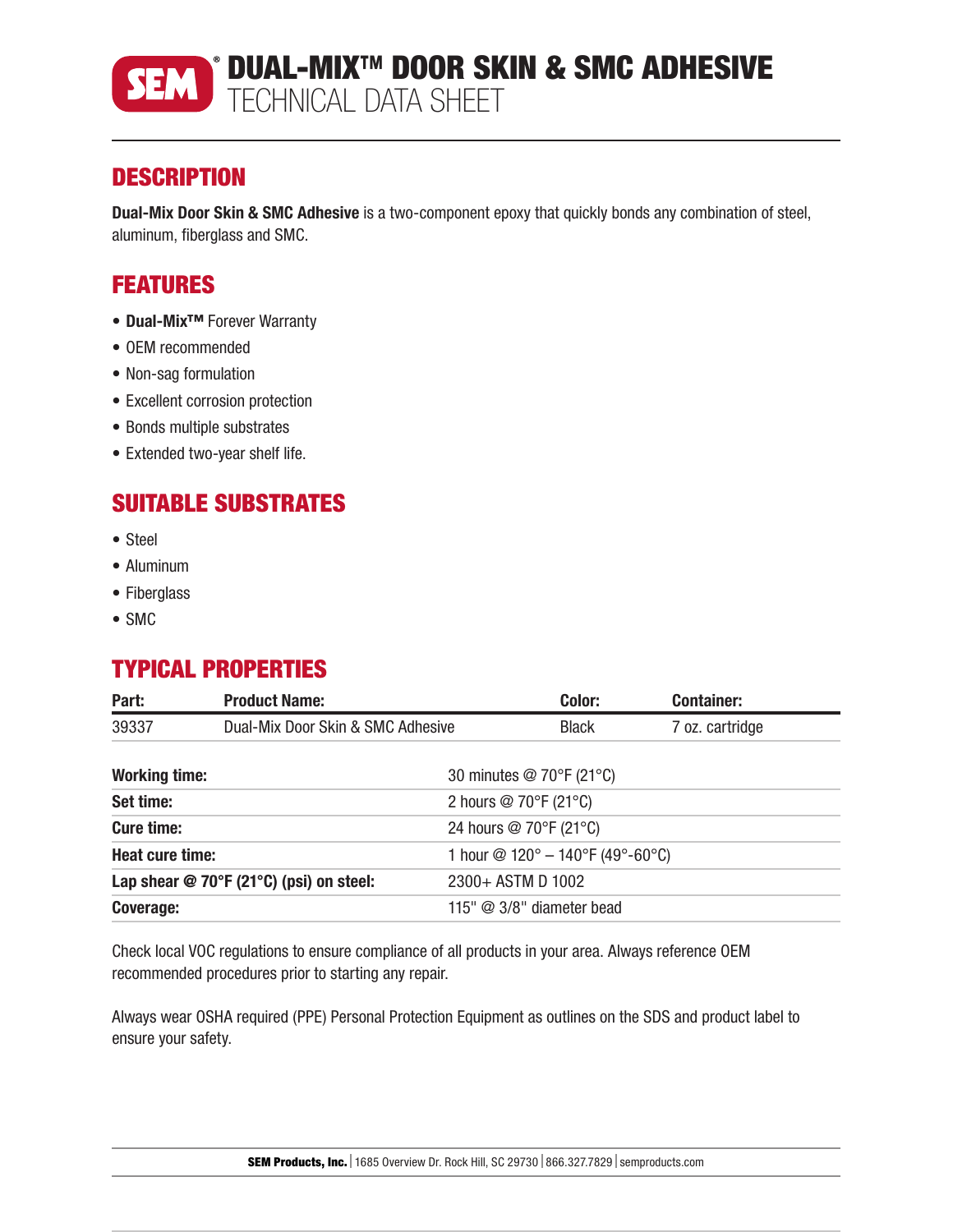

# HANDLING AND APPLICATION

## PREPARATION: Bonding surfaces should be clean, dry and free of contamination. Dry-fit all panels before applying adhesive to ensure proper alignment and clearance.

#### STEEL AND ALUMINUM:

- 1. Clean surfaces to be bonded with SEM Solve or XXX Universal Surface Cleaner.
- 2. Grind each surface with P36 grit grinding disc at low speed to maintain grinding marks. Do not grind at high speed.
- **3.** Blow off and re-clean surfaces with **SEM Solve or XXX Universal Surface Cleaner**, if necessary.

Note: Always use lint-free towels when cleaning surfaces to avoid lint and particle contamination.

#### SMC AND FIBERGLASS:

- 1. Clean surfaces to be bonded with SEM Solve or XXX Universal Surface Cleaner.
- 2. Grind each bonding surface with P36 grit grinding disc at lower speed to maintain grinding marks. Do not grind at high speed.
- 3. Blow off and re-clean surfaces with SEM Solve or XXX Universal Surface Cleaner, if necessary. Panel must be completely dry before applying adhesive. Do not saturate exposed fibers.

Note: Always use lint-free towels when cleaning surfaces to avoid lint and particle contamination.

#### E-COATED DOOR SKINS:

- 1. Clean e-coat with SEM Solve or XXX Universal Surface Cleaner.
- 2. Scuff e-coated surface with gray scuff pad.
- 3. Blow off and re-clean with SEM Solve or XXX Universal Surface Cleaner.

## MIXING:

Place cartridge into the Universal Manual Applicator or Universal Pneumatic Applicator. To remove cap, insert flat head screwdriver into slot and pry upward.

Note: Prior to installing Static Mixer, equalize cartridge by dispensing product until both parts flow equally. Install Static Mixer. Cut tip to desired application size. Hold applicator upright until product is dispensed into mixer. Dispense a test bead to ensure proper mix. For cap replacement, match circles and square, then snap back into place.

#### STATIC MIXERS:

| Part: | <b>Product Name:</b>                              | For: | <b>Container:</b> |
|-------|---------------------------------------------------|------|-------------------|
| 70011 | Integral Nut Square Static Mixers 7 oz. cartridge |      | 6 pack            |
| 70012 | Integral Nut Square Static Mixers 7 oz. cartridge |      | 50 pack           |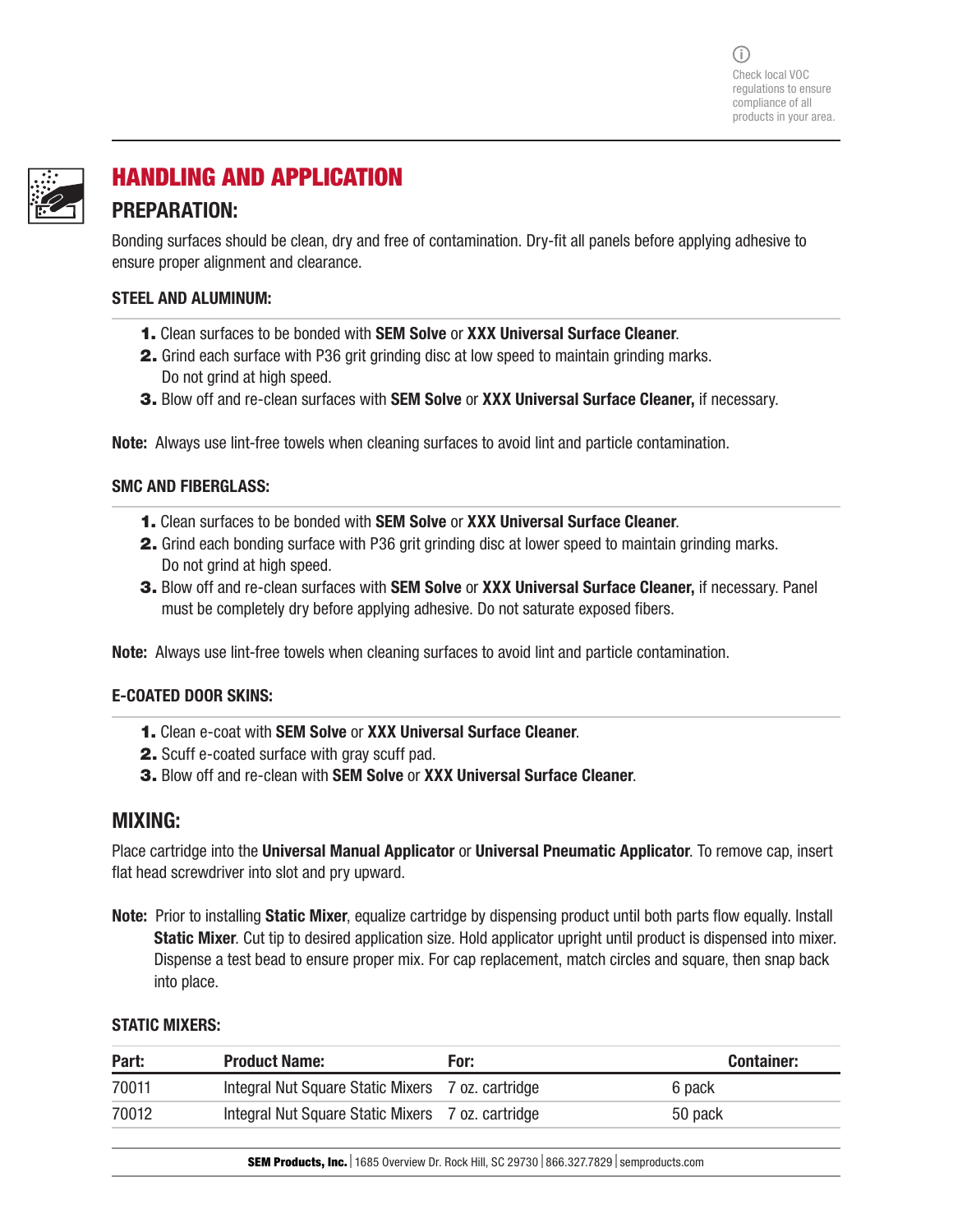

# APPLICATION:

Apply product to both bonding surfaces and tool with a spreader or acid brush, covering all exposed bare metal. Use enough material to completely fill the joint when parts are clamped. Always follow step by step directions from the OEM and the instructions enclosed with cartridge. To assure maximum bond strength, surfaces must be mated within the adhesive's working time.

Note: Dual-Mix<sup>™</sup> Door Skin & SMC Adhesive is intended for full panel replacement only. Partial panel replacements may show a bond line or halo due to techniques in workmanship and are not warranted.

#### IMPORTANT:

Bonding applications are intended for secondary (cosmetic) panels only. Structural components should never be bonded unless specified by the OEM.

#### DAMPENING MATERIAL:

When replacing door skins, Dual-Mix Flexible Urethane Foam and Panel Vibration Control Material can be used to replace the OEM dampening material found between the panels and the intrusion beam(s). Refer to product information for proper selection.

# CURING:

Parts should remain undisturbed between the material's working time and set time. Temperatures below 55°F (13°C) will slow the cure; above 85°F (29°C) will accelerate cure rate. To enhance cure time, heat to 120 – 140°F (49 – 60 $^{\circ}$ C) for 1 hour. At 70 $^{\circ}$ F (21 $^{\circ}$ C), Door Skin & SMC Adhesive sets in 2 hours and fully cures in 24 hours. Clamps can be removed after 2 hours at 70°F (21°C). Do not over clamp.

# WELDING:

Prior to welding, apply Zincweld™ or Copperweld™ on any areas where adhesive will not be present. Allow primer to fully dry.



# CLEAN UP:

It is important to clean up excess adhesive from the work area and application equipment before it cures. Use appropriate cleaning materials compliant with VOC regulations in your area. Keep containers tightly closed after use. Dual-Mix Door Skin & SMC Adhesive is flammable when exposed.



# STORAGE:

**Dual-Mix Door Skin & SMC Adhesive** should be stored in a cool, dry place with adequate ventilation away from heat, sparks and flames. The shelf life for Dual-Mix Door Skin & SMC Adhesive is 2 years when stored at 40 – 77°F (4 – 25°C). Exposure above room temperature will reduce shelf life.